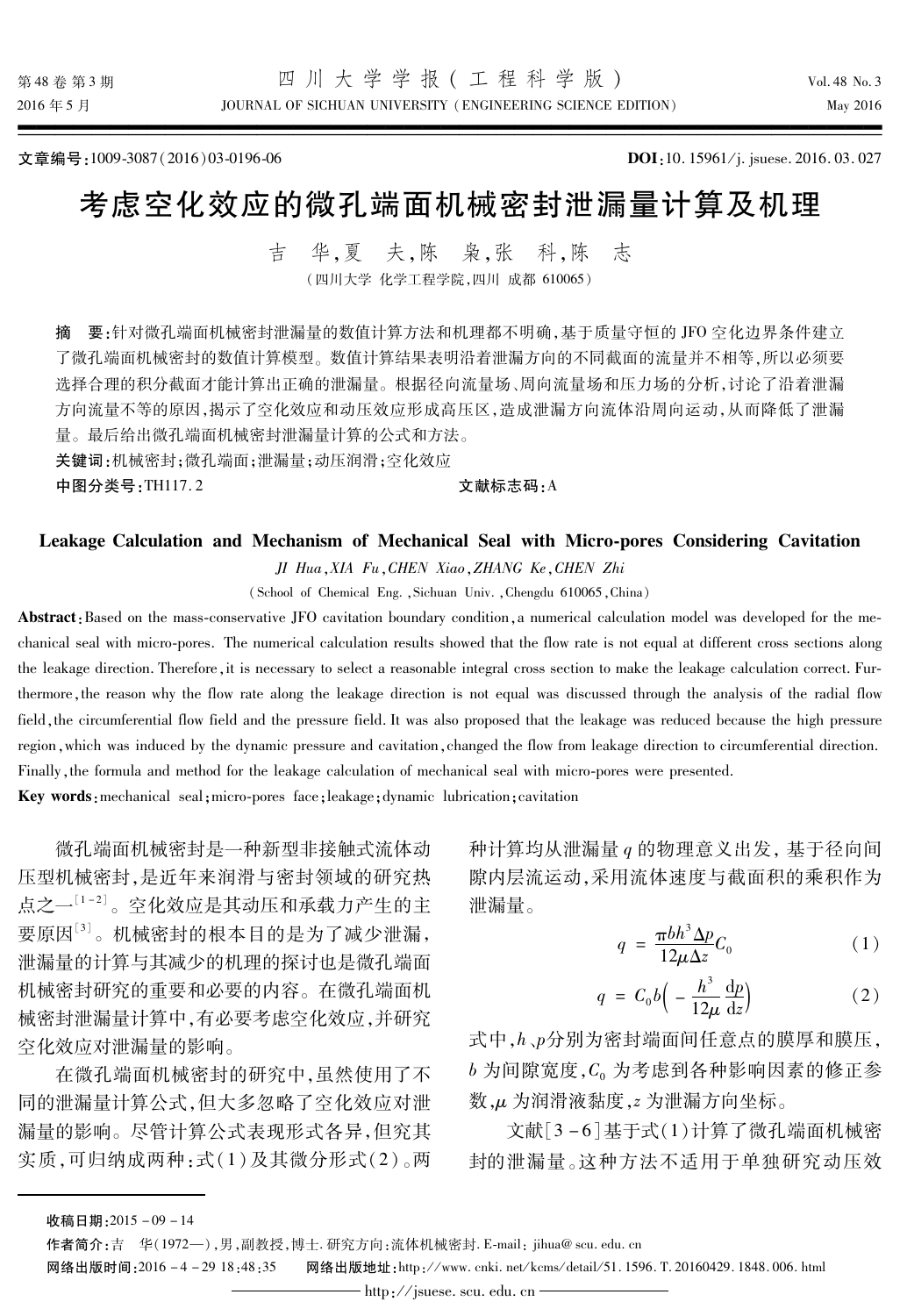应的情况(这种情况在研究中经常出现,此时通常 假定密封内外压相等),由于没有内外压差, Δp = 0, 泄漏量将始终为零, 与实际情况不符。

文献「7-11]则是基于式(2),采用流量积分的 形式计算了微孔端面机械密封的泄漏量。文献「7-8 根据质量守恒定律,认为在稳态下流过密封端面 间任意半径处的径向流量积分值相同。它们采用了 式(2)的极坐标形式来计算微孔端面密封端面泄漏 量. 计算中积分截面可取密封端面的任意截面。由 于使用了五点体积法(即流入中心控制体四周流量 等于零)的方式来离散 Reynolds 方程,在对流量进 行积分时,却只考虑了沿径向的流量,忽略了润滑液 沿周向的流量。因此,计算域内任意半径处的径向 流量积分值并不相同,所以该公式计算出来的泄漏 量不准确。对于上游泵送类的机械密封,逐渐增加 的空化压力会极大降低泄漏量<sup>[9]</sup>。基于此结论和 流量守恒定律,赵中等[10]在泄漏量计算时提到应该 选择受"空化效应"影响较小的径向非开孔区域来 计算。但是并没明确指出如何判断哪些区域是受空 化影响较小的区域,也没有从理论上分析其原因。 潘晓梅等[11] 基于空化效应的影响提出一种平均体 积流量的计算公式,其公式基于式(2),对计算域内 的每个节点都进行流量积分并求和。该方法将流量 平均化,每个节点流量简单相加,不能体现润滑液流 体在密封间隙流动情况。

总之,式(1)不适用于单独研究动压效应下泄 漏量的计算。因为微孔端面机械密封是利用微孔的 动压效应实现了密封环之间的非接触,而在单独研 究动压效应时,通常假定密封内外环压力是相等的, 一般不考虑静压效应。如果采用式(2)对微孔端面 机械密封泄漏量的进行计算,密封间隙间空化效应 所造成的液膜压力不对称分布,式中的压力梯度 dp/dz 在润滑液的在沿径向上的各个截面并不相 等,因此不同截面计算出来的泄漏量也不相等。所 以在计算微孔端面机械密封的泄漏量时,必须要选 定正确的截面,才能计算出准确的泄漏量。

文献[12]采用有限差分和多重网格的数值算 法,基于3种空化理论,进行了计算和比较。它不以 泄漏研究为目的,但得到采用合适数值算法,基于 IFO 空化边界条件能够预测微孔中的空化的结论。 作者基于该结论,采用了有限差分和交替隐式迭 代[8] 的数值算法,建立了质量守恒的 JFO 空化边界 条件的计算模型。先讨论微孔端面密封沿着泄漏方 向的流量分布规律,并探讨其泄漏机理。然后提出

了选择准确的积分截面,进行微孔端面机械密封泄 漏量计算的公式和方法。

#### 计算模型 1

### 1.1 几何模型

为了更好地反应问题的本质,选用了台阶状几 何模型,对于更为复杂的微孔端面密封几何模型,文 中的方法和结论也是适合的。

图 1 和 2 展示了微孔端面机械密封的局部几何 模型。如图 1(a)所示,台阶状微孔沿密封环径向呈 放射状、周期性分布,密封环内外径分别为r、r。如 图1(b), 一列沿径向分布的微孔, 可以记做"孔 栏"[11]。由于单个"孔栏"的宽度远小于密封环内外 径,所以可以忽略表面曲率,每个"孔栏"视为均匀 分布的矩形。图1(c)为简化计算所选择的单个计算 域 -- 矩形控制单元,其中控制体边长为 2x1。图 2 为计算域的截面图,微孔半径为r。,最大孔深h。,密 封环间隙 h<sub>0</sub>, 液膜厚度则为:

$$
h = \begin{cases} h_0, & \text{if } \mathbb{R} \\ h_0 + h_0, \text{if } \mathbb{R} \end{cases} \tag{3}
$$



图 1 微孔端面机械密封的微孔分布及计算域

Micro-pores distribution on micro-pores me- $Fig. 1$ chanical seal and calculation domain



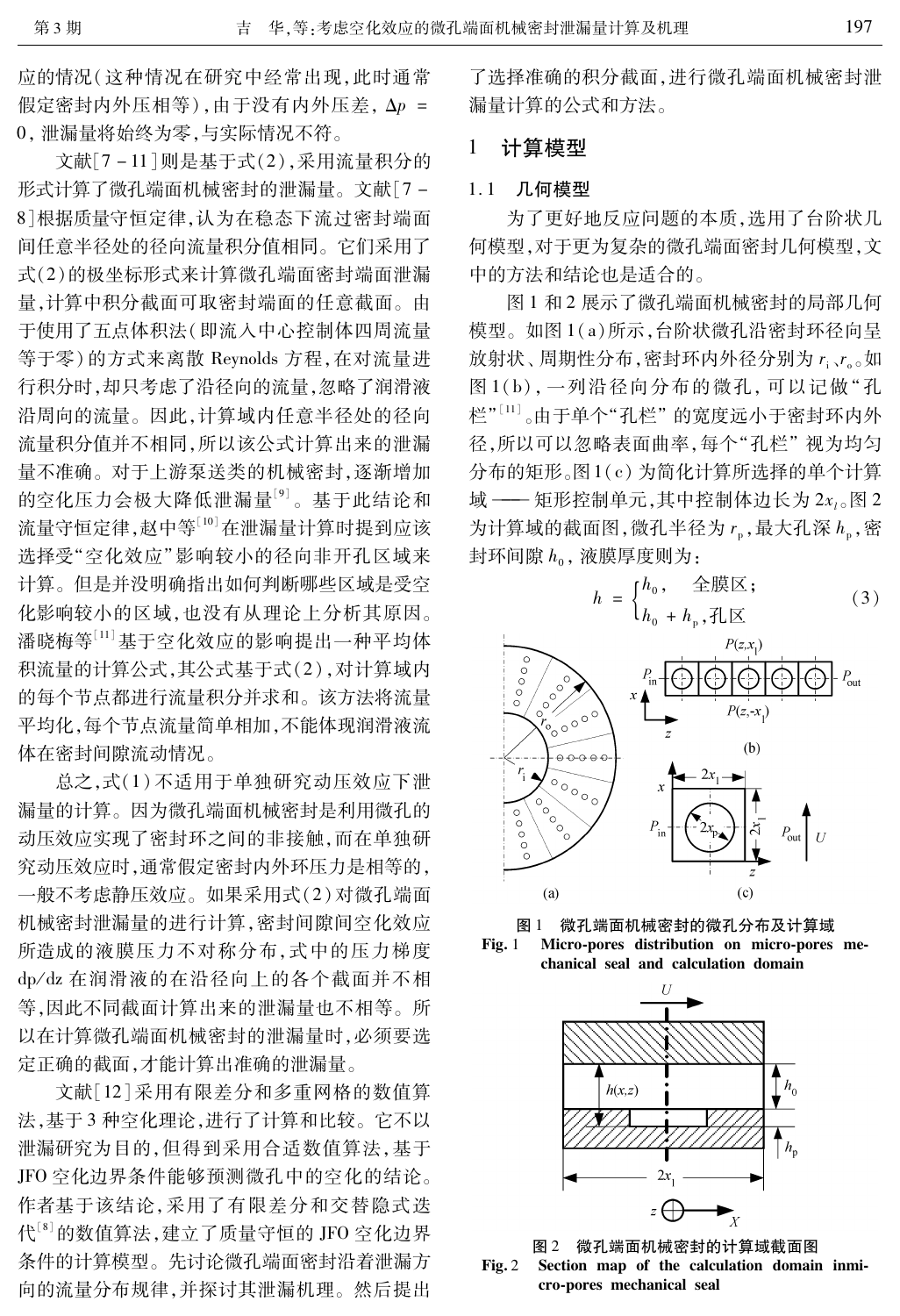# 1.2 数值模型

做出以下假设:1)润滑液为牛顿流体;2)沿液 膜厚度方向,由于间隙较小压力保持不变;3)忽略 温度和惯性力的影响,粘度保持不变。

式(4)为文中采用的, 基于质量守恒的 IFO 空 化边界条件的,2 维层流稳态 Reynolds 控制方程[8]。

$$
\frac{\partial}{\partial x}\left(\frac{h^3}{12\mu}\frac{\partial p}{\partial x}\right) + \frac{\partial}{\partial z}\left(\frac{h^3}{12\mu}\frac{\partial p}{\partial z}\right) = \frac{1}{2}\frac{\partial u\Phi h}{\partial x} \qquad (4)
$$

式中: x,z 为坐标;p 为端面间压力;h 为端面间膜厚; u 为线速度;µ 为密封介质粘度; p 为液体所占的体 积分数, Φ = ρ/ρ<sub>c</sub>, ρ 为液体密度; ρ<sub>c</sub> 为端面间任意一 点的液膜密度。

求解上述方程,需补充相应的边界条件和遵循 质量守恒的 JFO 空化边界条件。

$$
\begin{cases} p(z_i, x) = p_i, p(z_0, x) = p_0; \\ \varphi(z_i, x) = \varphi(z_0, x) = 1 \end{cases}
$$
 (5)

$$
\begin{cases}\np(z, x_i) = p(z, x_o);\n\Phi(z, x_i) = \Phi(z, x_i)\n\end{cases} \tag{6}
$$

$$
\Phi = \frac{\rho}{\rho_c} = \begin{cases} \Phi = 1, \rho = \rho_c, \triangleleft \mathbb{R} \times \mathbb{R} \\ \Phi < 1, \rho < \rho_c, \triangleleft \mathbb{R} \times \mathbb{R} \end{cases} \tag{7}
$$

其中,式(5)为压力进出口边界条件,式(6)为周期 性边界条件,式(7)为JFO 空化边界条件。

将式(4)无量纲化后,得到:

$$
\left[\frac{\partial}{\partial X}(H^3 \frac{\partial P}{\partial X}) + \frac{\partial}{\partial Z}(H^3 \frac{\partial P}{\partial Z})\right] = \Lambda \frac{\partial H\Phi}{\partial X} \quad (8)
$$

式中,各无量纲参数如下:

$$
A = \frac{6\mu U r_i}{P_a h_0^2}, X = \frac{x}{r_i}, Z = \frac{z}{r_i}, H = \frac{h}{h_0}, P = \frac{p}{P_a}
$$

其中, r; 为密封环内径, h。为密封环间间隙, P, 为大 气压。

利用有限差分离散方式和隐式交替迭代方 法[8] 对方程(8)进行离散与数值计算。

将程序采用表 1 中的参数所得数据与文献 [12]中数据进行对比,计算结果如图 3 所示,验证 了所建立计算模型的准确性。

表 1 计算参数

Tab. 1 Parameters for the numerical experiment

| 参数                              | 数值             | 参数                         | 数值        |
|---------------------------------|----------------|----------------------------|-----------|
| 内径 $r_i$ /mm                    | 21.5           | 空化压力 p <sub>c</sub> /MPa   | 0.09      |
| 外径 $r_{\rm o}/$ mm              | 24.5           | 大气压力 $p_a/MPa$             | 0.1       |
| 孔径 $r_{\rm p}/\rm{mm}$          | 0.75           | 内压 p <sub>i</sub> /MPa     | 0.1       |
| 最大孔深 $h_p/\mu$ m                | 10             | 外压 $p_{o}$ /MPa            | 0.1       |
| 液膜厚度 $h_0/\mu$ m                | $\overline{4}$ | 收敛残差                       | $10^{-4}$ |
| 黏度 $\mu$ /(Pa·S <sup>-1</sup> ) | 0.0035         | 转速 $n/(r \cdot \min^{-1})$ | 600       |



程序计算值与参考文献值的对比 图 3

### Comparison between program calculation val- $Fig. 3$ ue and reference value

# 1.3 流量计算

由缝隙内层流运动出发, 密封间隙内部截面 z = z1 处(图4)的流量由压差流和剪切流共同形成, 如式(9)[13] 所示:



图 4 计算域内  $z = z$ ,积分截面选择示意图

Fig. 4 Schematic of the integral cross section  $z = z_1$ 

在沿密封环径向,由于润滑液流体完全依靠密 封间隙间的剪切力而被引入流场,没有沿密封环径 向的初速度,所以沿密封环径向剪切流与压差流相 比较小,可以忽略剪切流, 初速度 $U_0 = 0$ , 式 $(9)$ 可 变为:

$$
Q \mid_{Z = Z_1} = \int_0^{x_1} \left( -\frac{H^3}{12\mu} \frac{\partial P}{\partial Z} \right) dX \tag{10}
$$

### 沿泄漏方向流量的不等分布  $\overline{2}$

如图 5 所示, Z 方向为密封环径向方向, 亦泄漏 方向,对沿 Z 方向且垂直于 Z 轴的每一条积分截面 进行利用式(10) 积分, 得到所求流量。可以看出, 沿 径向方向无量纲流量在不同的积分截面并不是都相 等的,沿计算域中心点大致呈中心对称分布。在密封 环内外径处及附近,流量大致保持恒定,变化较小。 在密封环微孔区域及其附近,流量数值呈先增大后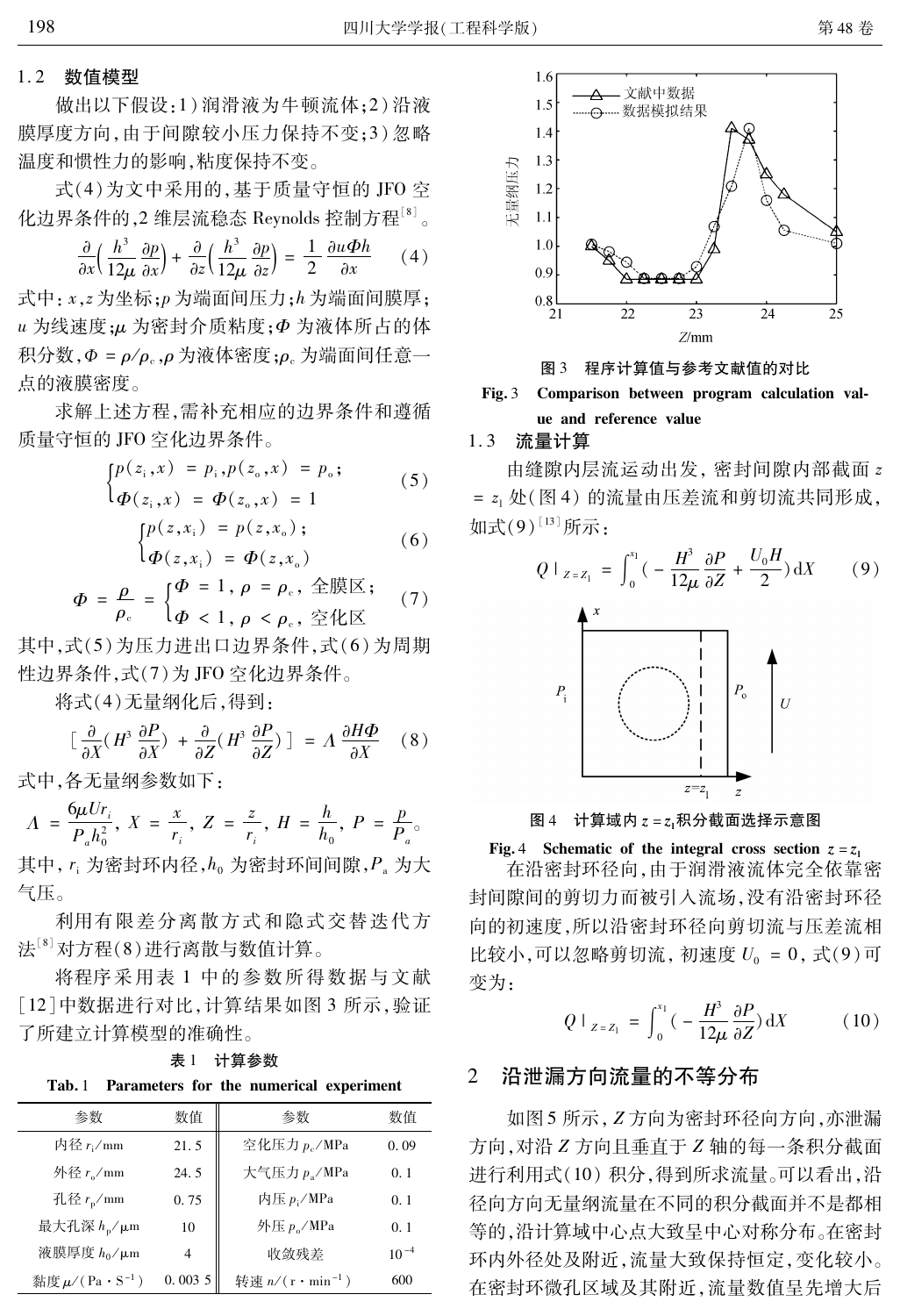减小的趋势,"左正右负",代表左侧润滑液流体流 量方向沿径向从内环向外环流动,而右侧润滑液流 体流量方向则相反。入口处密封环内径处无量纲流 量 $Q_{\text{in}} = -6.8 \times 10^{-13}$ , 外径处  $Q_{\text{out}} = 6.6 \times 10^{-13}$ , 由 于采用了 JFO 空化边界条件,所以满足质量守恒, 因此进出口流量值近似相等,当网格无穷小时两者 数值完全相等[14]。



图 5 计算域内沿径向无量纲流量分布折线图

Fig.  $5$ Plot of the dimensionless flow distribution along radial direction

图 6 根据式(10) 所得, 采用中心差分方式离散 该公式,计算出每个节点沿径向方向流量,作出流量 分布云图。







从图6可以看出:在计算域中微孔及其附近区 域,流量等值线分布密集;在远离微孔区域,流量等 值线分布稀疏。说明在微孔内部及附近流量变化 大,在远离微孔区域流量变化小。在微孔内部流量 分布也是不均匀的,微孔上部流量等值线分布密集, 其绝对值左右大致对称,符号则相反,在两侧边缘流 量绝对值较大;在微孔下部,无流量等值线分布;在 微孔中部交界处、四周及附近也存在较密集的流量 等值线分布。

#### 流量不等分布的机理  $\mathcal{E}$

结合压力分布云图(图7)进行分析,微孔上部 流量等值线密集区域正是由于动压效应形成高压 区。高压区左侧流量值为正,表示润滑液沿 Z 轴正 方向流动,最大流量出现在微孔边缘处,越接近微孔 内部流量值越小。高压区右侧流量值为负,表示润滑 液沿 Z 轴反方向流动, 最大流量也是出现在微孔边 缘处, 越接近微孔内部速度值越小。两边的润滑液 都往微孔上部边缘流,表明由于动压效应而形成的 高压区内,润滑液流量较大,也就指明了图5中流量 峰值处的流量较大的位置。微孔下部无流量分布区 域则是空化区,该区域由于压力值等于空化压力而 不存在压力梯度,所以润滑液流量并没有变化,但是 因为润滑液流体从内外径处流到空化区时存在初速 度,所以整个空化区的流量虽然没有变化且流量值 较小,但是不为零。在微孔中部空化区与高压区的 交界处,根据 JFO 空化理论,该处为液膜再生界面, 因为压力值的逐渐升高,发生了液膜从气相到液相 的转变,并且由于高压区与空化区存在较大压差,相 变和压差共同作用使得这一区域润滑液流量变化较 大,所以出现了密集的流量等值线分布。而微孔附 近则是因为微孔的存在,流场截面积的增大改变了 润滑液的流量,所以在微孔边缘润滑液流量等值线 分布也较密集。



图 7 计算域内无量纲压力分布云图  $Fig. 7$ Dimensionless pressure distribution contour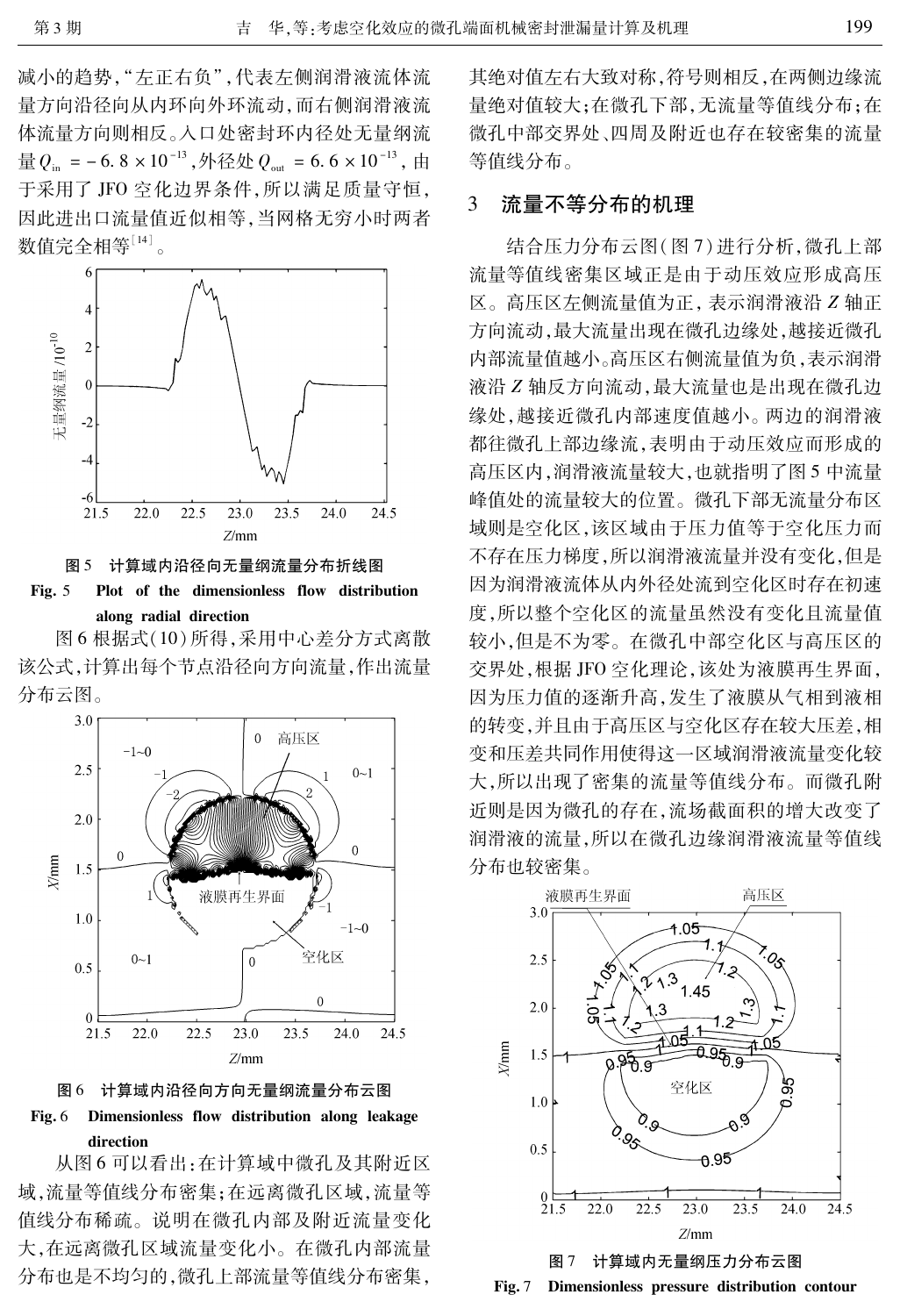图 8 所示为计算域内每个节点沿周向的流量分 布云图。采用式(9), 对换坐标  $X, Z$ , 将初速度  $U_0$ 赋值为密封环旋转线速度,即可计算每个节点沿密 封环周向(X方向)的流量。如图8所示,在微孔外部 没有流量等值线分布,也就是整个区域流量保持不 变,均保持密封环运动的线速度,其无量纲值为 0.65。在微孔内部,流量等值线分布较密集。微孔 上部流量无量纲值偏大,说明流量较大;微孔下部空 化区流量等值线呈条状分布,这是因为 JFO 空化理 论中假设空化区中的气液混合物是呈条状排布[15], 所以空化区内周向流量也成条状分布。





联系图 5、6 中讨论到微孔上部边缘沿径向流动 的润滑液流体流量较大。如图 8 所示, 微孔上部也 沿周向的流体流量也较大。这一部分流量的来源不 仅仅只有是沿周向随密封环转动而来的流量,还有 从内外径处沿径向流过来。简而言之,部分润滑液 流体因为密封环间隙的剪切力而被引入密封环内 部,但是因为高压区的存在,没有完成从内环到外环 (或者外环到内环)的泄漏,而是随着密封环之间的 旋转运动沿周向流动。说明由动压效应影响的高压 区起到了导流的作用,改变了一部分沿径向方向的 润滑液流体的流动方向,引导它们沿周向流动,从而 降低了沿径向的泄漏量。

总之,密封间隙内沿径向方向上,不同的截面流 量不同。有3个主要因素导致这一现象:动压效应 与空化效应形成的高压区、空化造成的液膜重生成 界面和微孔的台阶效应。这3个因素的综合作用使 得润滑液流体在泄漏方向流量分布不等。微孔内部 及其附近流量变化大,而远离微孔区域因不受这3 个因素影响,所以流量变化较小,流量值大致保持恒 定。

### $\overline{4}$ 考虑空化效应的泄漏量计算方法

润滑液流体沿密封环径向的流量,在远离孔区 靠近内外径处的区域,流量值均变化不大,趋于稳 定,这一部分可以看作无空化影响区。在接近孔区 与孔区内部,由于动压效应、空化效应和台阶效应的 影响,润滑液流体流量的变化开始变大,这一部分可 以看作空化影响区。空化影响区与无空化影响区的 交界处则应该是流量折线图(如图 5 所示)中流量 从保持平衡到开始变化的节点。

在选择积分截面进行流量积分计算泄漏量时, 应该避开流量变化大的空化影响区域,选择在内外 径两端流量变化较平缓的无空化影响区域进行流量 积分以获得较为准确的泄漏量。但是在具体计算中 难以准确地确定无空化影响区的范围,所以为了计 算准确,应该选择密封环内外径处进行流量积分。 同时, 在计算流量时需要用已求得节点压力值来表 达内外径边界的 aP/aZ, 而内外径边界外已无压力 分布,此时引入了内外径边界三节点值来表达该一 阶偏导数,影响了内外径边界上节点流量值的精确 度,所以积分截面选择为进口处第2条线,或者出口 处第2条线进行流量积分,具体计算公式如下:

$$
Q \mid_{Z = l_{\text{in}+1, \text{out}-1}} = \int_0^{x_1} \left( -\frac{H^3}{12\mu} \frac{\partial P}{\partial Z} \mathrm{d}X \right) \tag{11}
$$

对于具有多孔排布的密封环,如图 1(b)所示, 即每单个计算域内有多个孔均匀分布的情况,孔与 孔之间的相互作用影响不到相距较远的密封环进出 口,所以多孔排布计算域的泄漏量也可采用式 (11),积分截面的选择也应该是整个密封环的进口 处第2条线或者出口处的第2条线。对于整个密封 环的泄漏量,由于微孔呈周期性排布,如图 1(a)所 示,每个周期的泄漏量都是相同的,所以总的泄漏量 等于单个计算域泄漏量与周期数的乘积。

#### 5 结 一论

1)由于空化效应和流体动压效应的影响,沿密 封泄漏方向,不同的截面流体流量不等。泄漏方向 流量沿中心点呈对称分布;中间的微孔及影响区,流 量数值呈先增大后减小:两侧非影响区基本相等。

2)动压效应和空化效应形成的高压区引导部 分流体由泄漏方向沿周向运动;空化效应的液膜再